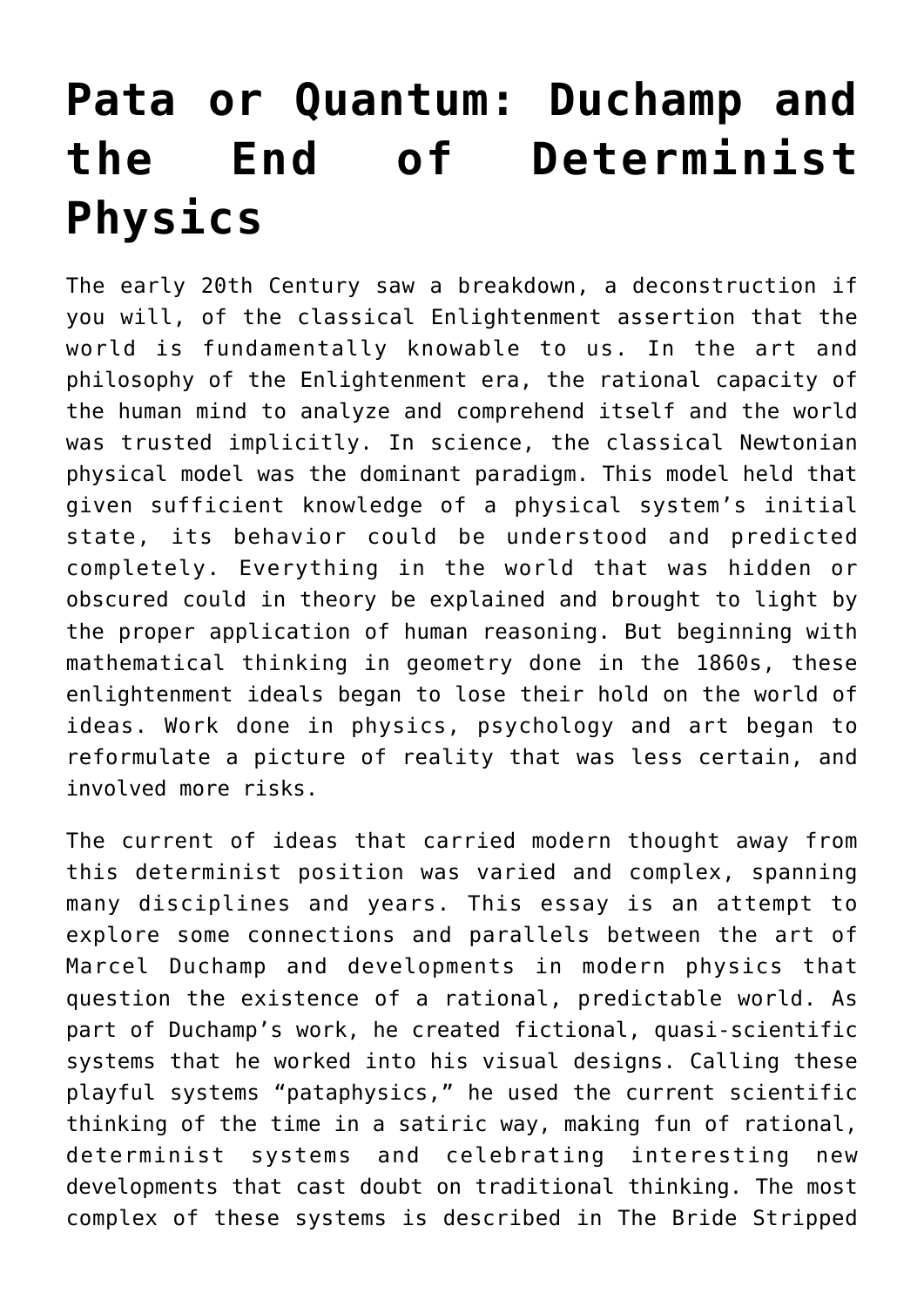Bare by Her Bachelors, Even, also known as the Large Glass (begun in 1912). Important insights can also be drawn from 3 Standard Stoppages (1914) and the theories inherent to the Readymades (executed between 1913 and 1917).

The scientific groundwork for some of Duchamp's ideas in these works comes from investigations of non-Euclidean geometries, concepts of 4th dimensional space, work done on x-rays, radiation, and electro-magnetism. Later developments in science, especially the foundations of modern quantum mechanics, continue the trend of less deterministic ways of viewing reality, almost re-iterating some of Duchamp's playful science fiction as science fact. The Heisenberg Uncertainty Principle contextualizes scientific measurement, considering the impact of the viewer on the object being viewed, and introduces an irreducible uncertainty as to the exact energy states of basic particles. Erwin Schrödinger's set of quantum equations (which links the particle/wave behaviors of electrons, photons, and other particles) expresses their movements in terms of statistical probability fields, such that it becomes meaningless to talk of the particle as having a distinct position at any given time.

This breaking down of assumptions concerning the predictable, rational behavior of the world in Duchamp's work and in the sciences shares traits with several movements that emerged in and around World War I. Groups like the Cubists, the Futurists and the Dadaists shared a mission of transforming perceptions of the world in order to change how people relate to the world. While it can be difficult to interpret the true intent of the (often contradictory) manifestos and performances of the Dada group, we may try to deduce some valuable structures from their story. Rebelling against the rationalist social structures responsible for the devastating war, Dadaists attempted to create new languages for artistic (or even antiartistic) expression. The Dada project recognized the inadequacies of existing forms of expression to compass a real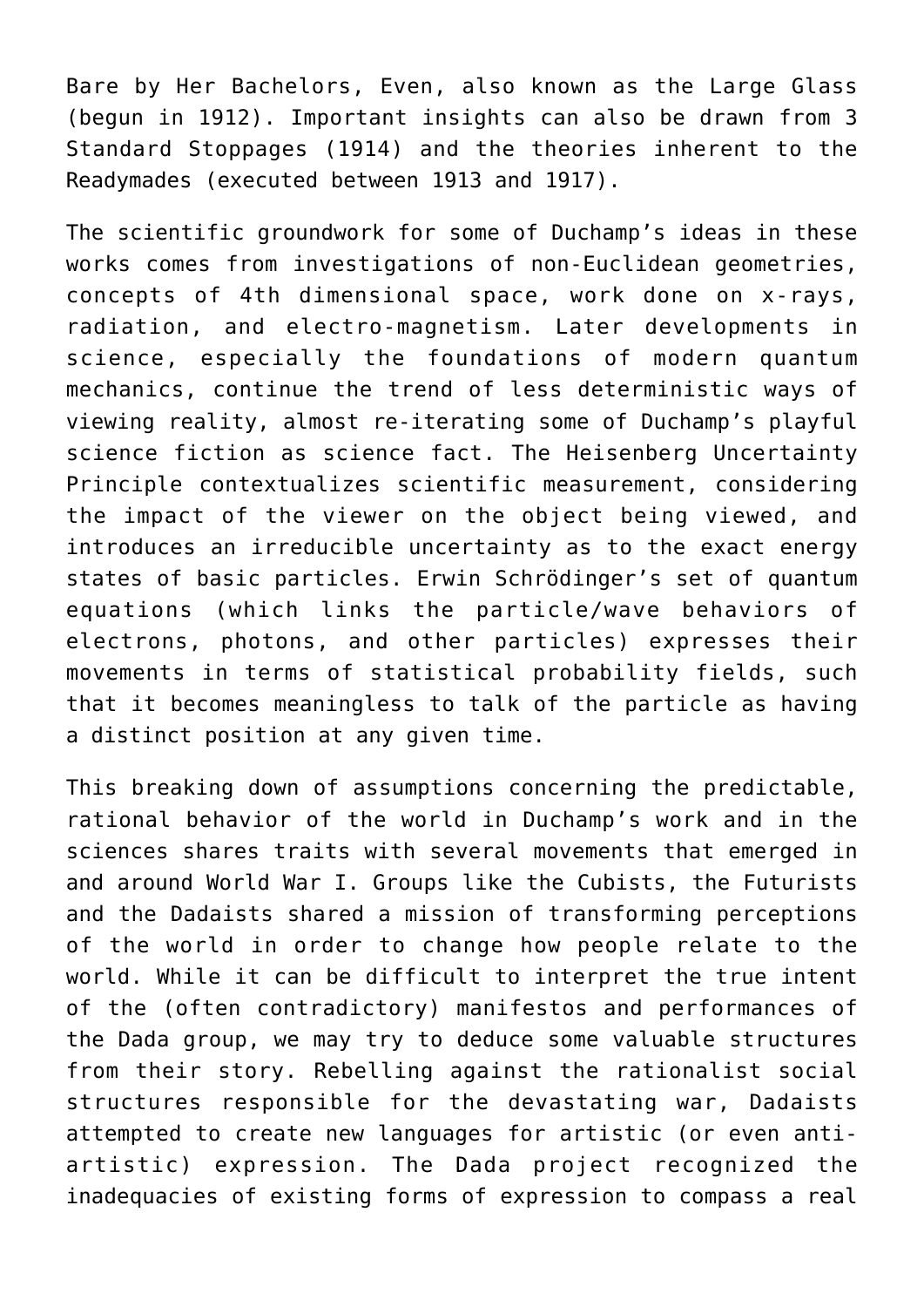understanding of the changing world, and sought to destroy all rationalistic cultural norms in art. By satirizing, mimicking, and distorting the systems they attacked, the Dadaists may have sought to demonstrate the inadequacies of their targets and point the way to the possibility of better forms. In a way, the Dadas acted as a sort of social resistor, slowing down the cultural machinery of the time, helping to re-orient society in a different direction. Duchamp, who is often seen as a sort of cultural father to the Dadaists, had a large impact on this cultural resistance that has been extensively researched and discussed. But the scientific inquiry in his pataphysics and the ways it might be seen as an antecedent to current thinking in quantum physics has not been adequately explored.

The word "pataphysics" was first introduced in 1893 by playwright Alfred Jarry who was attempting to create what he called a "science of imaginary solutions." As historian Linda Henderson explains, "Jarry was deeply interested in contemporary developments in science and geometry, which offered a means to challenge traditional positivism" (Henderson, 47). One of these developments was the mathematical description of non-Euclidean geometries.

Classical geometry, as first formulated by Euclid in Alexandria circa 300 BCE, has within it the fundamental assumption that two parallel lines will extend indefinitely and never meet. This assumption was held to be a priori fact until work done by Carl Friedrich Gauss, Georg Riemann, and others around the 1860s pointed the way toward internally consistent geometrical systems that behaved very differently from the classical model. While working in a Paris library in the early 1910s, Duchamp was exposed to the writing of French mathematician Henri Poincare, whose writings in support of the new mathematical models against the Enlightenment traditions of classical rationalism were an inspiration to him.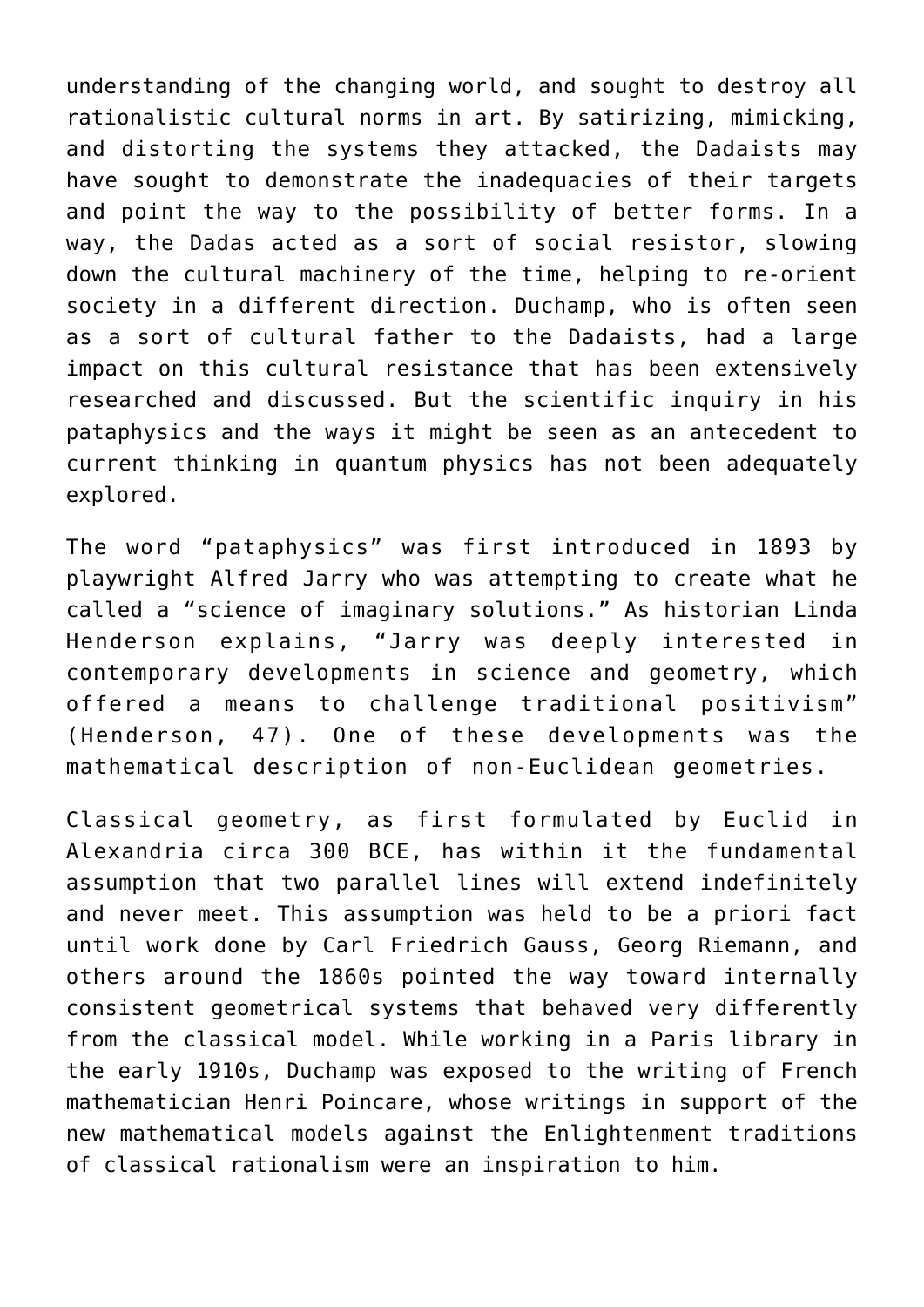## click to enlarge



Figure 1

Marcel Duchamp,

*3 Stoppages Étalon (3 Standard Stoppages)*, 1913-14, wood, glass,

threads, varnish and glass. Katherine S. Dreier Bequest, The Museum

of Modern Art, New York © 2000 Succession Marcel Duchamp, ARS, N.Y./ADAGP,

Paris

The work that most exemplifies Duchamp's interest in non-Euclidean geometries (with its implications of non-intuitive curved spaces) is 3 Standard Stoppages of 1914. Duchamp describes the piece in a questionnaire from the Museum of Modern Art as "a joke about the meter  $-$  a humorous application of Riemann's post Euclidean geometry which was devoid of straight lines" (Henderson, 61). As with all of Duchamp's work, this art object functions on several different levels simultaneously.

The object itself consists of three pieces of wood cut to the pattern of a length of string which Duchamp claims to have dropped three times, so the resulting pattern is a random distortion of a straight line. Recent investigations of this crucial work also point out the nature of the French 'stoppage' or 'invisible mending' in relation to small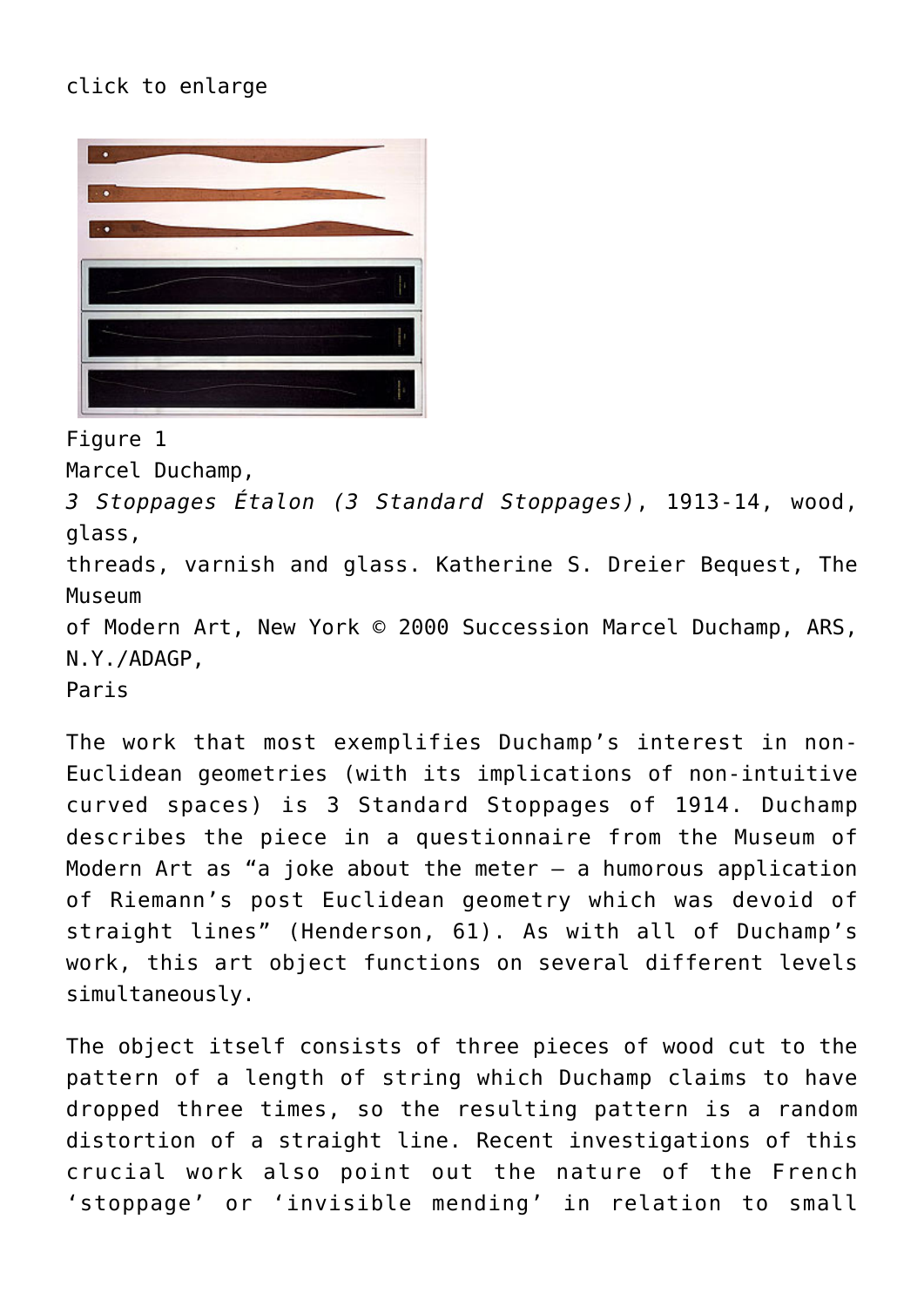alterations the artist made to the supposedly random shape. Most of Duchamp's work contains an element of social parody or satire, and 3 Standard Stoppages is no exception. France at the time considered itself to be an arbiter of European High culture, and also acted as the official organ of the relatively recent metric system. By creating a new standard of measurement based on chance, Duchamp lampoons the French national pride in its standard measurement.

The Standard Stoppages also represent a major investment in the use of chance as an expressive medium (the piece is subtitled "Canned chance, 1914"). But there is a deeper element to the proclamation Duchamp makes with the Stoppages, which becomes manifest in the Large Glass. The Stoppages stand as the foundation of the fictional physical system that Duchamp describes in the notes of the Green Box, and diagrams in the Large Glass. He decisively breaks away from the classical, rationalist physical model and determines a new fundamental unit for his new science.

Duchamp refers to Jarry's ideas and consciously speaks about his desire to re-invent the physical model of the time when he describes the Stoppages as "casting a pataphysical doubt on the concept of the straight line as being the shortest route from one point to another" (Henderson, 62). He states in his notes that he is interested in describing "a reality which would be possible by slightly distending the laws of physics and chemistry," (Henderson, xix) and the original Stoppages represent a fundamental unit of that distension. Rather like Planck's constant in quantum mechanics, or the speed of light in General Relativity, the Stoppages represent a new basic metric for describing and measuring the profoundly irrational space that is described in The Bride Stripped Bare by Her Bachelors, Even. This relationship is evident in the placement of a Network of Stoppages in the Large Glass, a pataphysical device that carries the spray of the Bachelor Machine to the sieves and parasols. He places the new metric directly into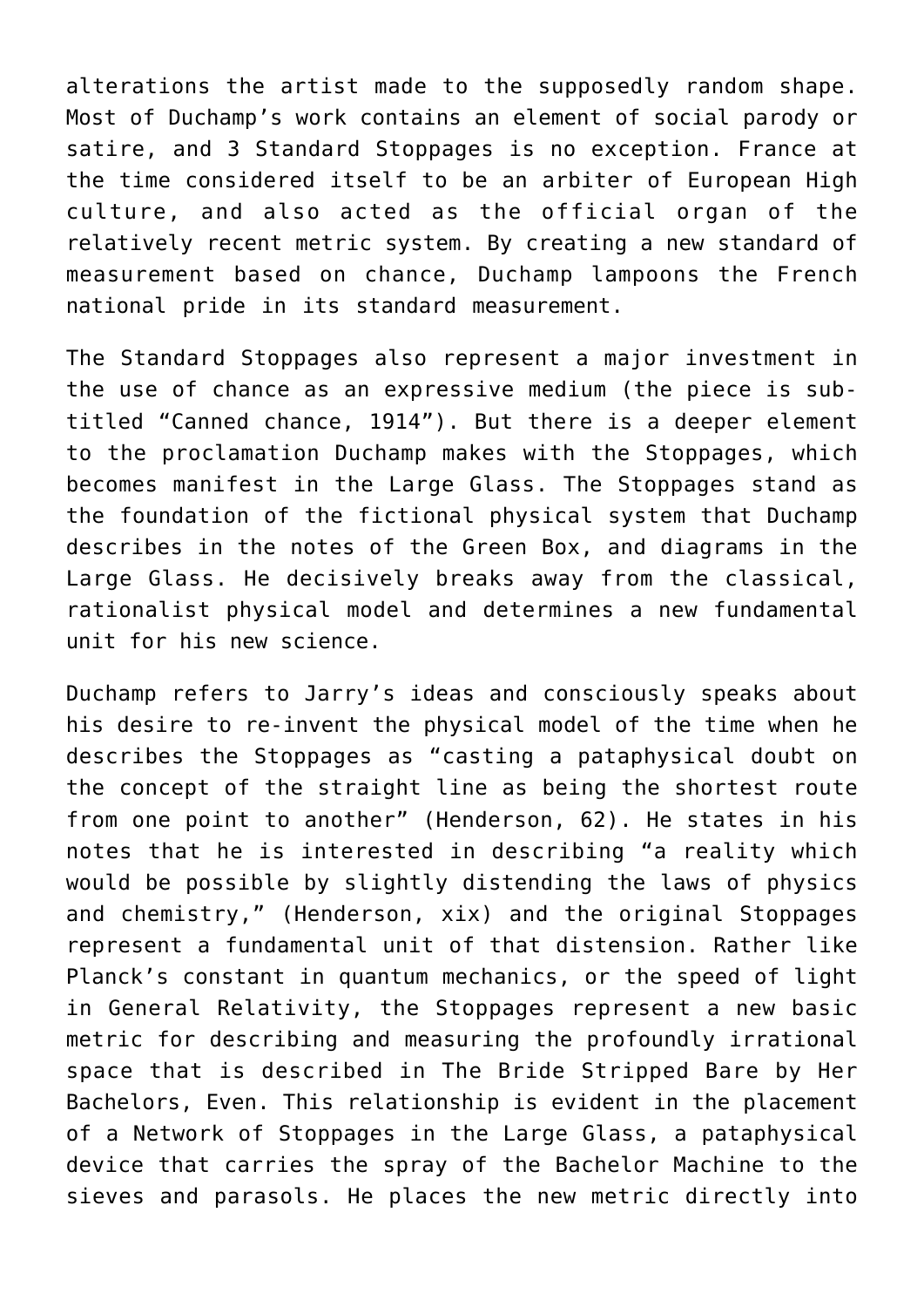the system, using his measuring device to transport the erotic energy of the Bachelors.

click to enlarge



Figure 2

Marcel Duchamp, The *Bride Stripped Bare by her Bachelors, even (The Large Glass)*, 1915-23 © 2000 Succession Marcel Duchamp ARS, N.Y./ADAGP, Paris

The Bride Stripped Bare by Her Bachelors, Even is a modern day chimera, with almost as many interpretations as it has had viewers. In some sense, though, it can be called a pataphysical system that makes a "…critique of scientific laws and determinist causality" (Henderson, 185). Duchamp incorporates many different scientific ideas of his time into the workings of the piece, and had been exploring these ideas for some time. Beginning with the Cubists and their exploration of Bergsonian ideas of simultaneity, Duchamp also worked with the evolving notions of fourth dimensional space and X-ray exploration of previously hidden realities. His ideas of the experience of time went into his Nude Descending a Staircase, No. 2 in 1912. Although he started work in this vein under the auspices of the Cubists (including his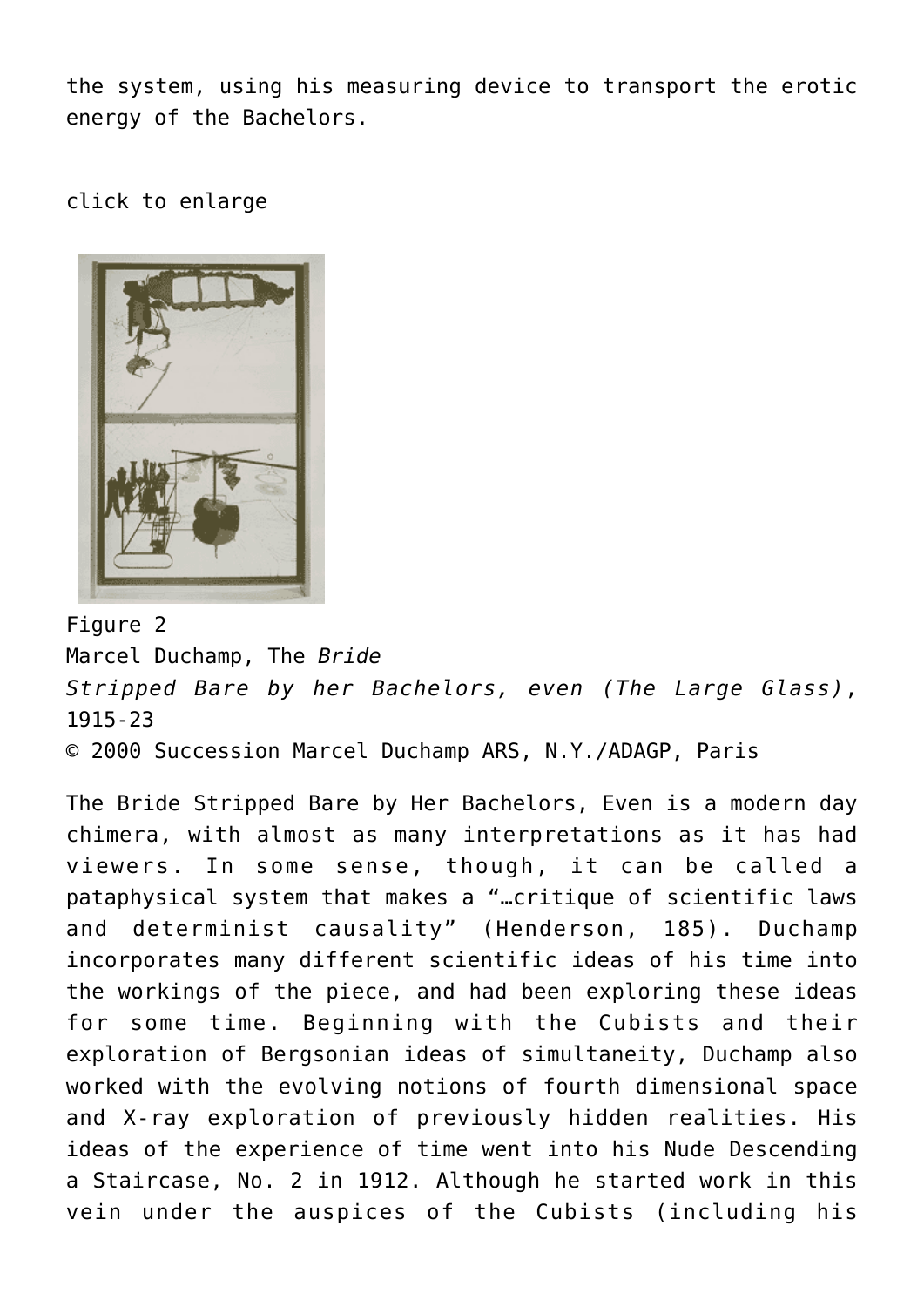brothers, artists Jacques Villon and Raymond Duchamp-Villon) the execution of the Nude proved too radical for the Cubists, and Duchamp subsequently declared he was through with art "Movements." From there, Duchamp explores even further his ideas of 4th dimensional space in his series of studies of the Bride figure.

The Large Glass itself contains many interlocking mechanisms whose function appears to be to transform and transport the "illuminating gas" from the Bachelor Machine to the 4th dimensional realm of the Bride, where it is stored in a reservoir as "love gasoline" which the Bride uses to create her "cinematic blossoming." The Bride is a 4th dimensional being, at once an automobile, a wasp, a tree, a steam engine, etc., while the Bachelors consist of 9 "mallic moulds" which contain the invisible illuminating gas and function as 3 dimensional template shapes, analogous to the 2-dimensional negative's relationship to the photographic print. Duchamp at once mimics scientific description of these mechanical systems and parodies scientific understanding, which was thrusting itself on the Western consciousness in the form of massive industrialization and mechanization. Some of the imaginative physical processes described in the Green Box (the notes that accompany the Large Glass) include the stretching of the unit of length, the oscillating density, emancipated metal, and friction re-interpreted (Henderson, 192).

In positing this system, Duchamp seems to place his science in the context of irrational desire and exploration. It is as if he took standard physical systems, and substituted erotic lust as the prime motive force instead of gravity or momentum. Duchamp functions here almost as a Freudian physicist, attacking the conventional norms of the rational, determinist conventions of the time on multiple, multivalent levels. By inserting the irrational desires of the Freudian id into the newly forming non-deterministic physical models, he disarms and "unloads" classical positivist social, physical, and psychological ideas.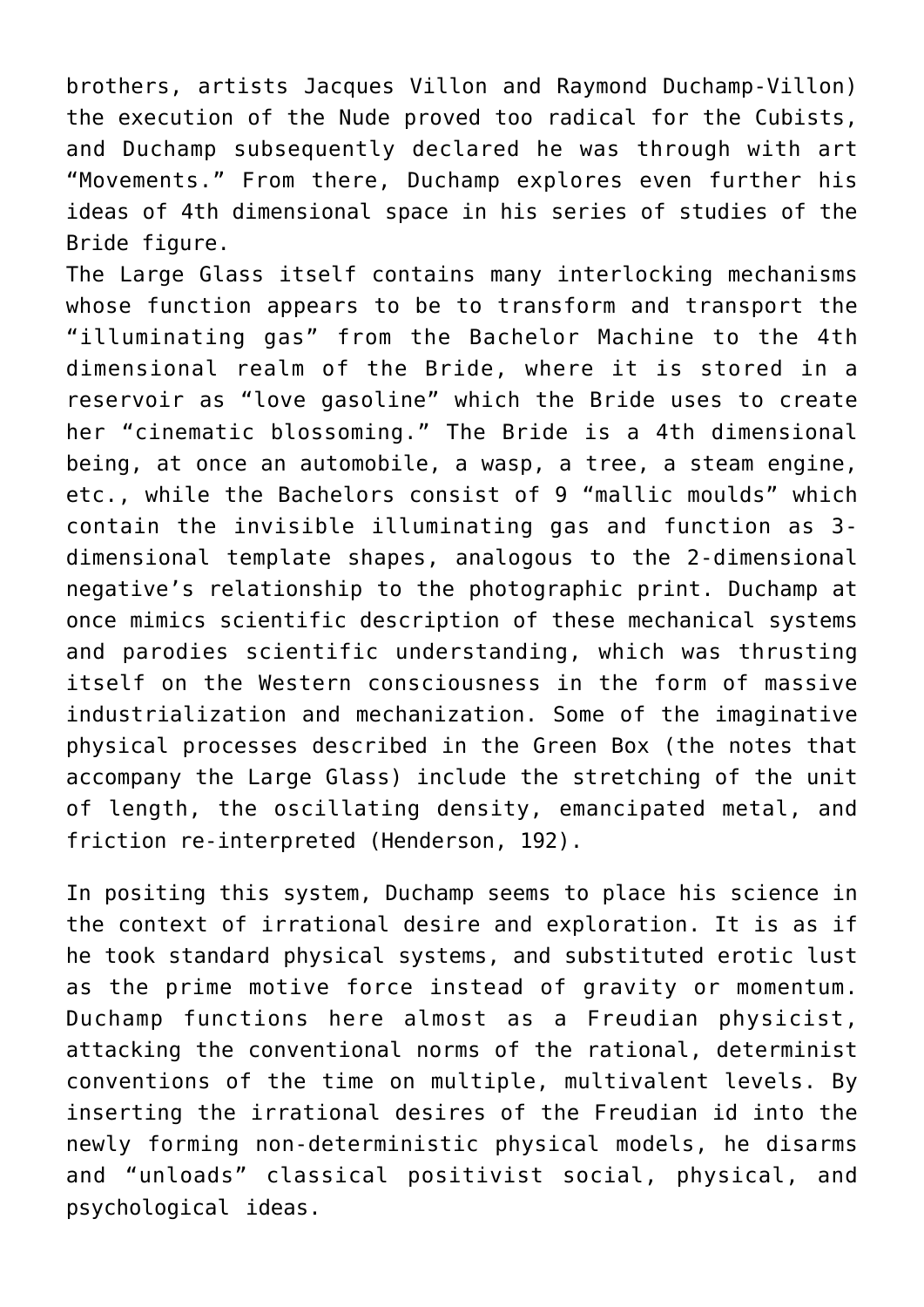While certain elements of the coming revolution in particle physics were already in evidence at the time Duchamp was working on the Large Glass, the breakthrough work establishing a scientifically sound, physical basis for indeterminacy came in 1926 when Schrödinger published his famous equations unifying the particle/wave dualism observed in the behavior of certain particles. Establishing the basis for what is now field theory, Schrödinger's equations describe particles as discrete quanta of energy that exist as a statistical flux, or a range of possible positions or states. The implication of this model is that, under certain definable conditions, it may not be possible to predict exactly what these particles will do next. Furthermore, further quantum theories postulate that in a real sense these particles do not have precise positions during certain interactions until they crash into something that can be observed and measured.

By the time these postulates become established, classical Newtonian physics no longer seemed to apply to physics on the sub-atomic scale. In fact, it is only by a statistical summing over of these stochastic irregularities at a much larger scale that the classical Newtonian behaviors of everyday objects are explained. These formulations were highly controversial, and scientists like Einstein and even Schrödinger himself rejected them as too irrational and mysterious. This unmeasureability in particle physics has a direct antecedent in the work of Duchamp, particularly in his conception of the Bride in the Large Glass. He conceives of her as inhabiting a 4thdimensional world above that of the Bachelors that is unmeasureable. The Bride herself is a 4th-dimensional being who cannot be measured in any conventional sense. In order to claim a common ideological ancestry of these concepts, there must be a common link that they share. To find that link, we may look to mathematician Henri Poincare, especially his outlook on scientific and mathematical descriptions of the world called conventionalism. Poincare's attitude toward the non-Euclidean geometries discussed above was that they were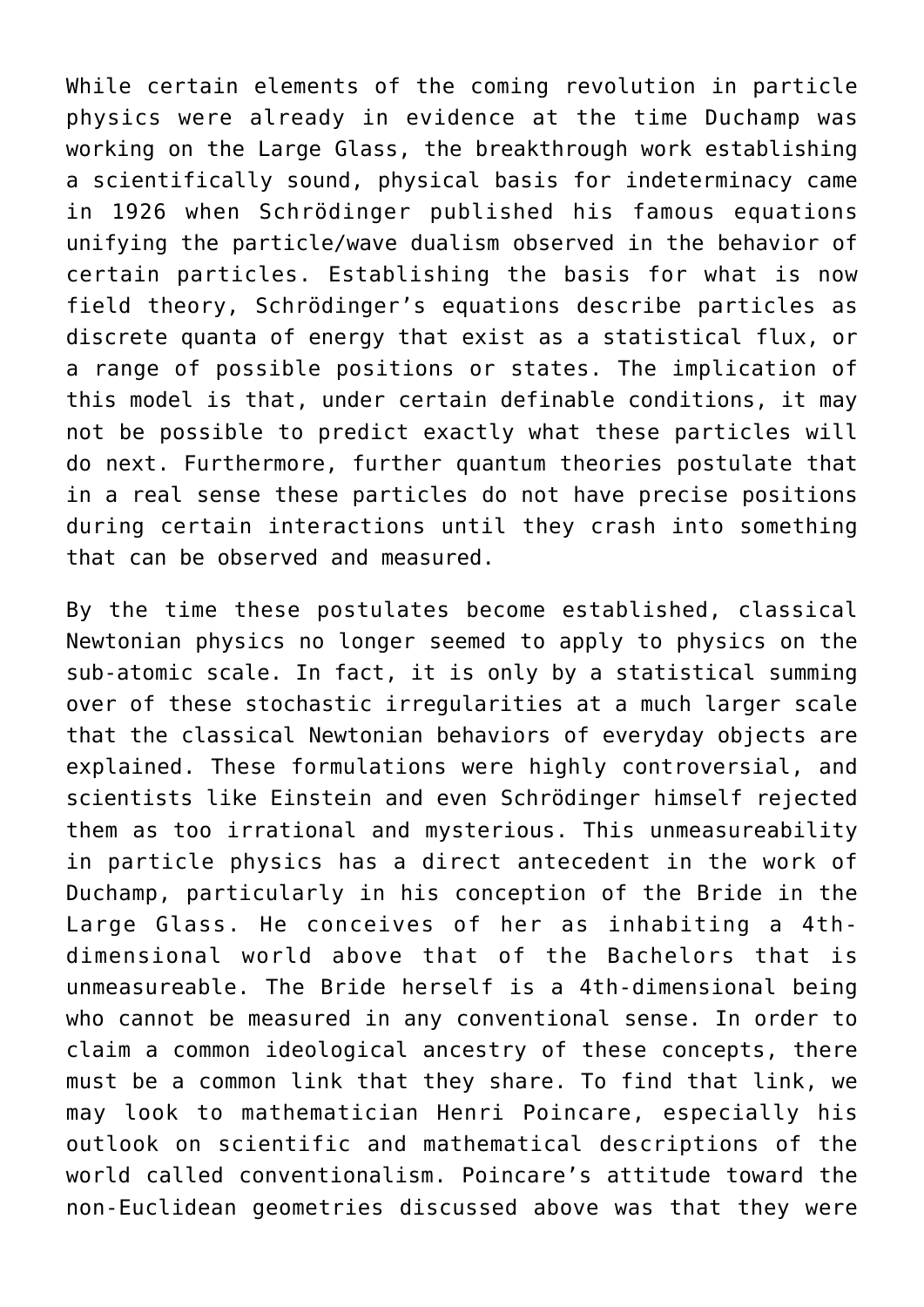just as valid constructs for solving certain kinds of problems as the more traditional Euclidean descriptions that had been perceived to be eternal and unshakably true for over two centuries. He felt that scientific theories are only conventions used by scientists to describe the patterns they see in nature. This is a sharp contrast to the realist perspective that scientific laws have a real existence that supercedes their manifestation in nature, a classical determinist formulation.

This conventionalist attitude would, perhaps, have been necessary before Schrödinger could have formulated his theories as he did. The model of a sub-atomic component as both a wave and a particle is an imagined metaphor for what the interactions might look like if we were able to perceive them directly. But no such thing that is both a wave and a particle exists in our direct experience. To formulate such a model and work under the assumption that it is an accurate and useful depiction of the actual interaction presupposes that the author understands the model as being a convenient metaphor, an initial convention, not necessarily a discovery of the true laws of nature. We see the roots of conventionalism in Duchamp's pataphysics as well. His declaration of an intent to describe a reality formed by "slightly distending the laws of physics and chemistry" is a statement that he intends to explore a system with altered conventions. He understood the power of the imagined scientific metaphor and wished to apply it in his own artwork.

The next major piece of the indeterminacy puzzle arrived in 1927 with the publication of Heisenberg's uncertainty principle. Heisenberg had analyzed the implications of measuring the state of a particular particle. The only way to determine anything about the position or momentum of an object is to interact with it, to shine a light on it, or hit it with something else and measure how the second object reacts. But at the scale of the sub-atomic, "shining a light on it" is the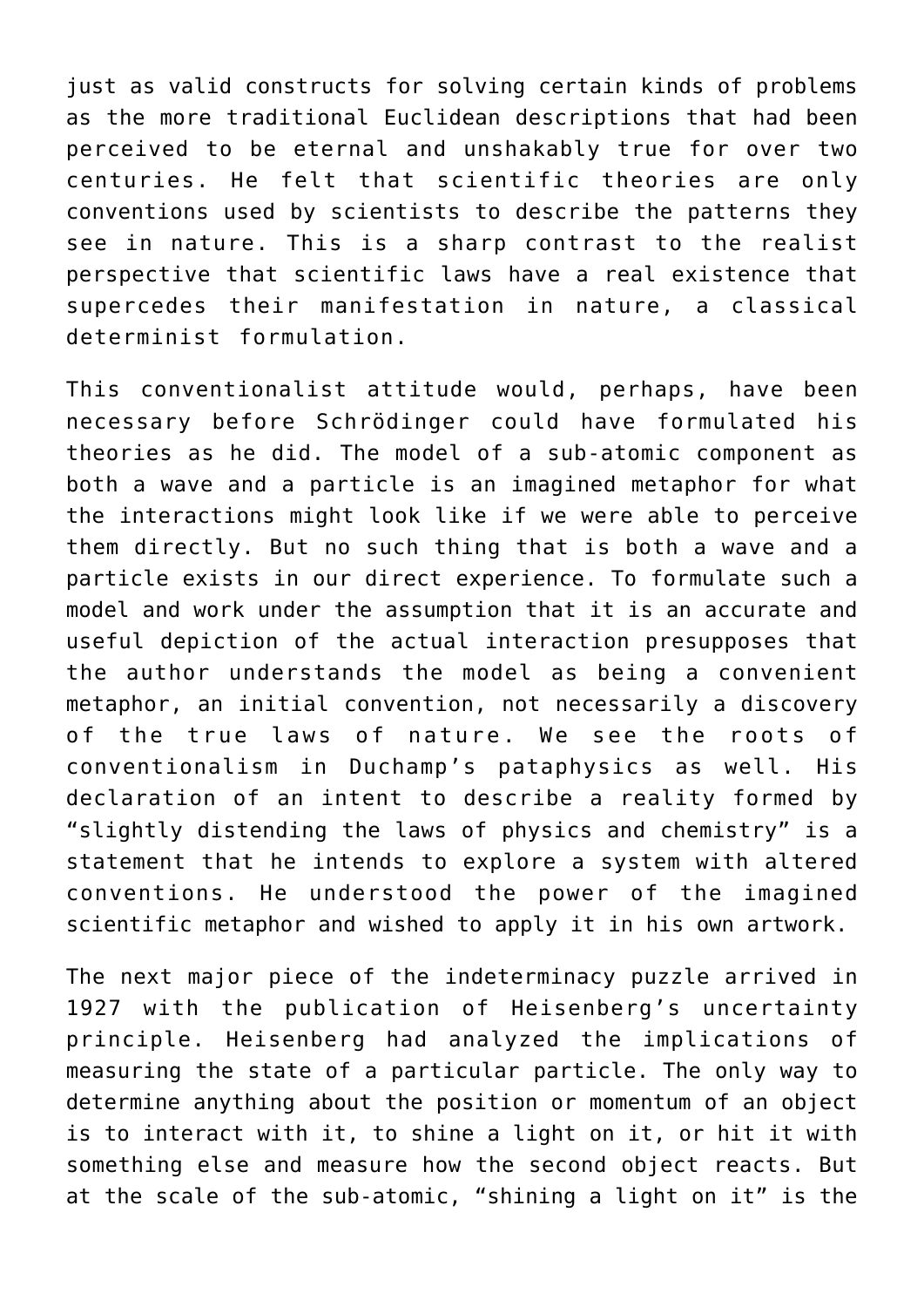same as hitting with something; at that scale, light interacts as a particle itself (called the photon) which has a definite mass and momentum of its own. If one wants to determine the position of an electron, one must hit it with something like a photon, measure how the photon's trajectory is altered by the collision, and deduce from the trajectory of the electron. The only catch is, there is nothing with which to hit the electron that is small enough not to perturb its initial trajectory. By the act of measuring the state of the electron, one must alter its initial trajectory. By this, Heisenberg deduced that one can never be certain of both the position and momentum of a sub-atomic particle such as the electron. In addition, because of the seemingly unpredictable implications of the particle/wave duality, the photon alters the trajectory of the electron in a statistically random way. This is quite an ontological blow to the Enlightenment doctrine that the world is inherently knowable; here we have convincing scientific evidence that there are some kinds of information which are physically impossible for us to gather.

In this way, Heisenberg contextualizes the scientific act of measurement. By considering the effect of the observer on the observed system, he changes the rules of science. No longer are we simply gatherers of knowledge that has an absolute existence in the world independent of us; we are active participants in a system that changes as a result of our interactions with it. Duchamp by this time had already been engaged in a similar enterprise aimed at the contextualization of the art world. His readymade works, such as Fountain, Bottle Rack and Bicycle Wheel, force the reconsideration of the nature of the art object. By discarding the accepted context of the perceived object, the artist forces the viewer to be an active participant in an experience Duchamp insists to be art. He believed that the art experience was one created not only by the artist, but also the spectator. In a speech to the American Federation of Artists in 1957 he said,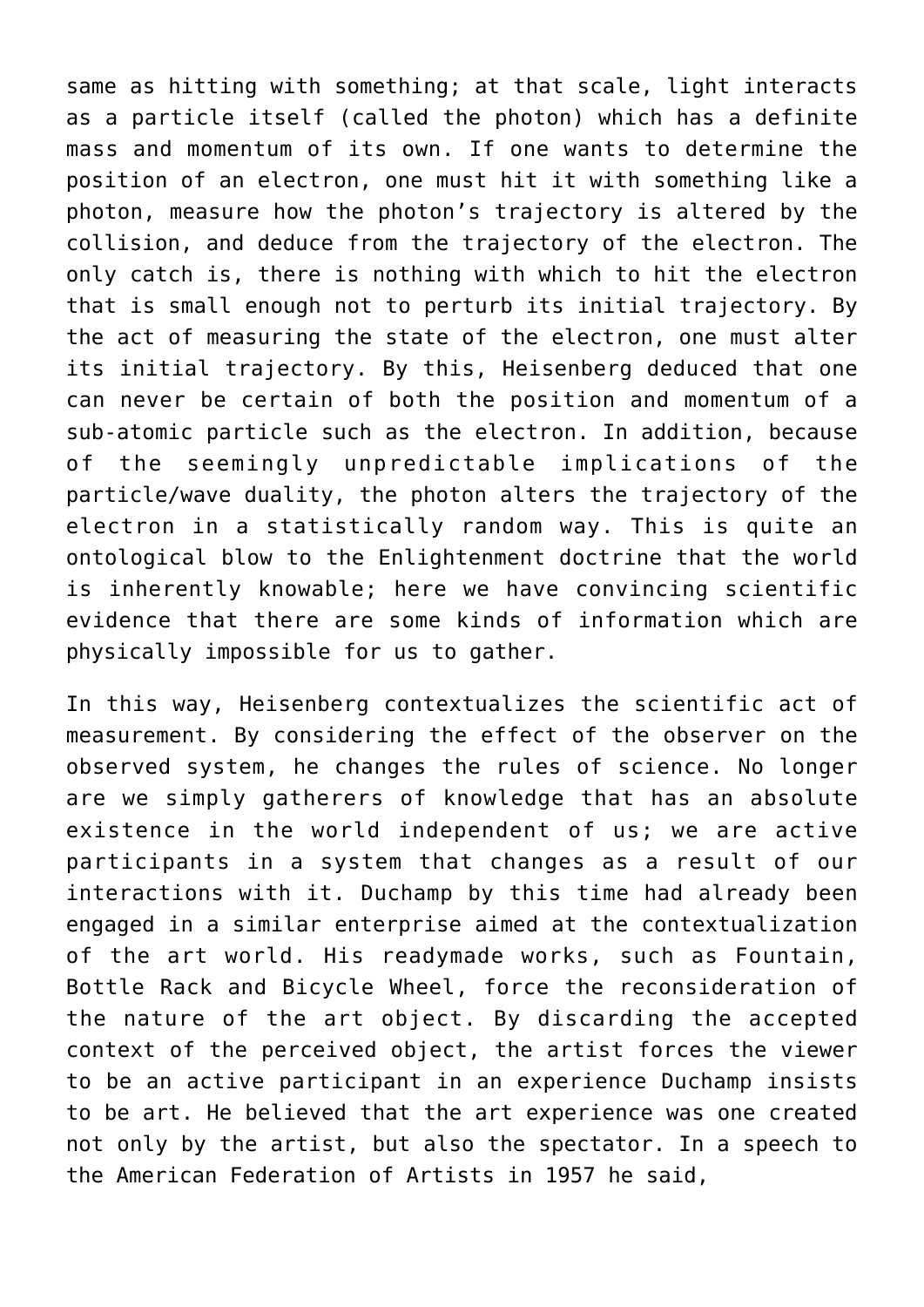"… The creative act is not performed by the artist alone; the spectator brings the work in contact with the external world by deciphering and interpreting its inner qualifications and thus adds his (her) contribution to the creative act."

The forces that Duchamp explores in his work are invisible, obscured. His interest in x-rays, radio waves, and magnetism inform and give shape to his pataphysics, as they also define the trends in physical sciences discussed here. The psychoanalytic theories of Freud and Jung that were so terribly influential on European and American artists of the time emphasize the hidden aspects of the personality; the subconscious is that which cannot be known or experienced by us directly but has a substantial impact on our actions and who we believe ourselves to be. There was at the time a confluence of thought accepting the existence of hidden mysteries with the intent to explore their boundaries. Gabriel Buffet Picabia characterized the 1910s as a time of "an ebullience of invention, of exploration beyond the rational in every domain of the mind- science, psychology, imagination.… It would seem, moreover, that in every field, a principle direction of the 20th century was the attempt to capture the 'non-perceptible'"(Henderson, XX).

It is unlikely that Duchamp's work had any direct influence on the scientists working in the areas that I have described, but the current of thought that has been carried through in so many ways through so many different permutations has had a profound impact on how we view the world around us. The complexities of Marcel Duchamp's thought and the rich history behind the development of indeterminate quantum physics deserve far more attention than I have been able to give them here. It would be valuable to invest more attention into the roots of the Enlightenment ideals I have referred to, and to explore the reactions of the guardians of the Enlightenment ideals to early 20th century doubts. Further investigation of Duchamp's notion of "unloading" ideas from objects and systems that he explored in the readymades warrants further